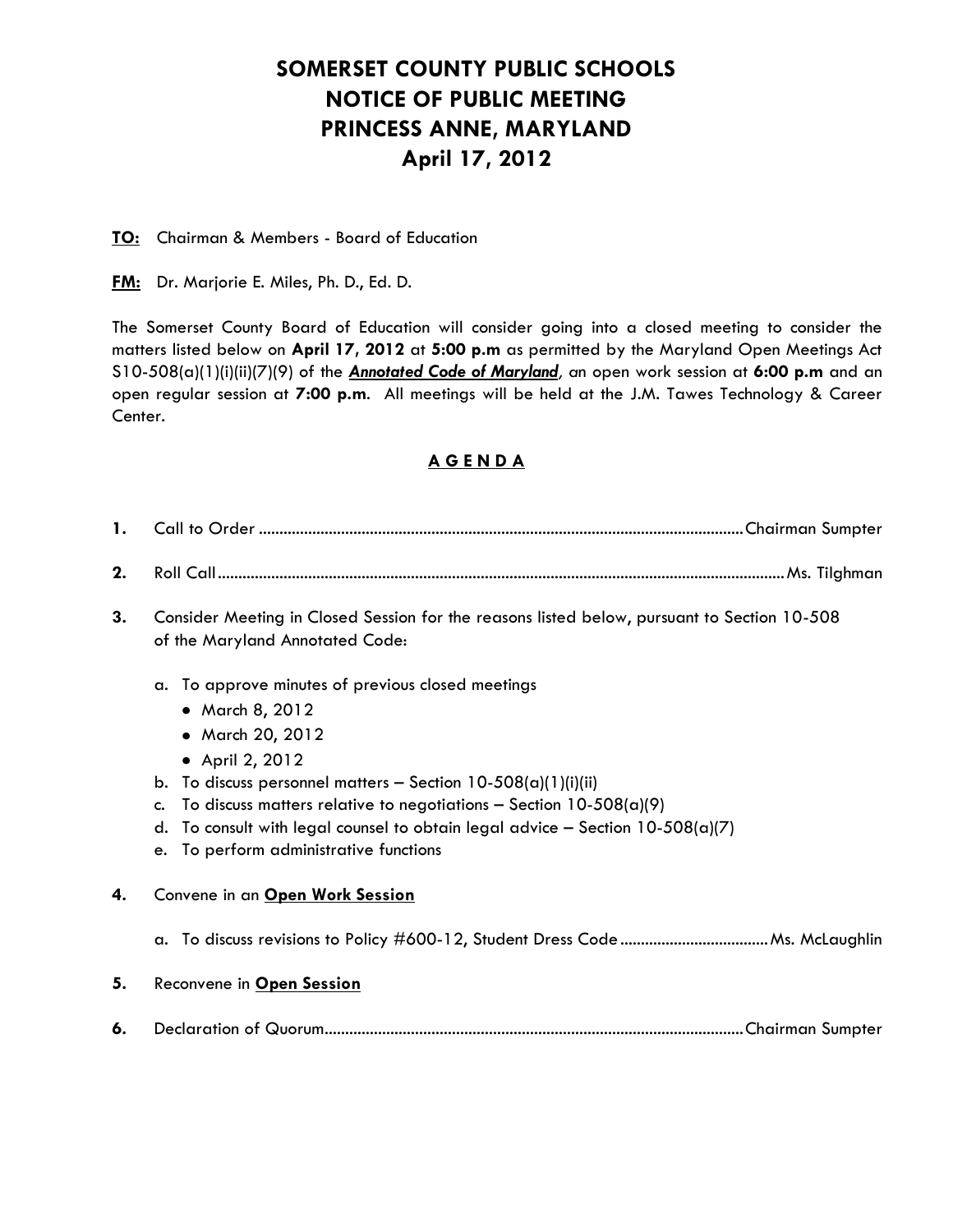| 7.  |                     |                                                                                                                                                         |  |
|-----|---------------------|---------------------------------------------------------------------------------------------------------------------------------------------------------|--|
| 8.  |                     |                                                                                                                                                         |  |
| 9.  |                     | Approval of Minutes Chairman Sumpter                                                                                                                    |  |
|     |                     | • March 13, 2012 & March 20, 2012<br>• Announcement of Closed Session Meetings<br>$\triangleright$ March 8, 2012<br>> March 20, 2012<br>> April 2, 2012 |  |
| 10. |                     |                                                                                                                                                         |  |
| 11. |                     |                                                                                                                                                         |  |
| 12. | <b>OLD BUSINESS</b> |                                                                                                                                                         |  |
|     | А.                  | <b>Finance</b><br>(See Tab $12-A1$ )                                                                                                                    |  |
|     | В.                  | <b>Student Services</b>                                                                                                                                 |  |
|     |                     | (See Tab 12-B1)                                                                                                                                         |  |
|     | C.                  | <b>Facilities and Transportation</b>                                                                                                                    |  |
|     |                     | (See Tab 12-C1)                                                                                                                                         |  |
|     | D.                  | <b>Human Resources</b>                                                                                                                                  |  |
|     |                     | <b>Media Specialist</b><br><b>Executive Assistant</b><br>(See Tab 12-D1)                                                                                |  |
|     |                     | Work Schedule and Leave for Employees of Somerset County Public Schools<br>(See Tab 12-D2)                                                              |  |
|     |                     | 3.<br>(See Tab 12-D3)                                                                                                                                   |  |